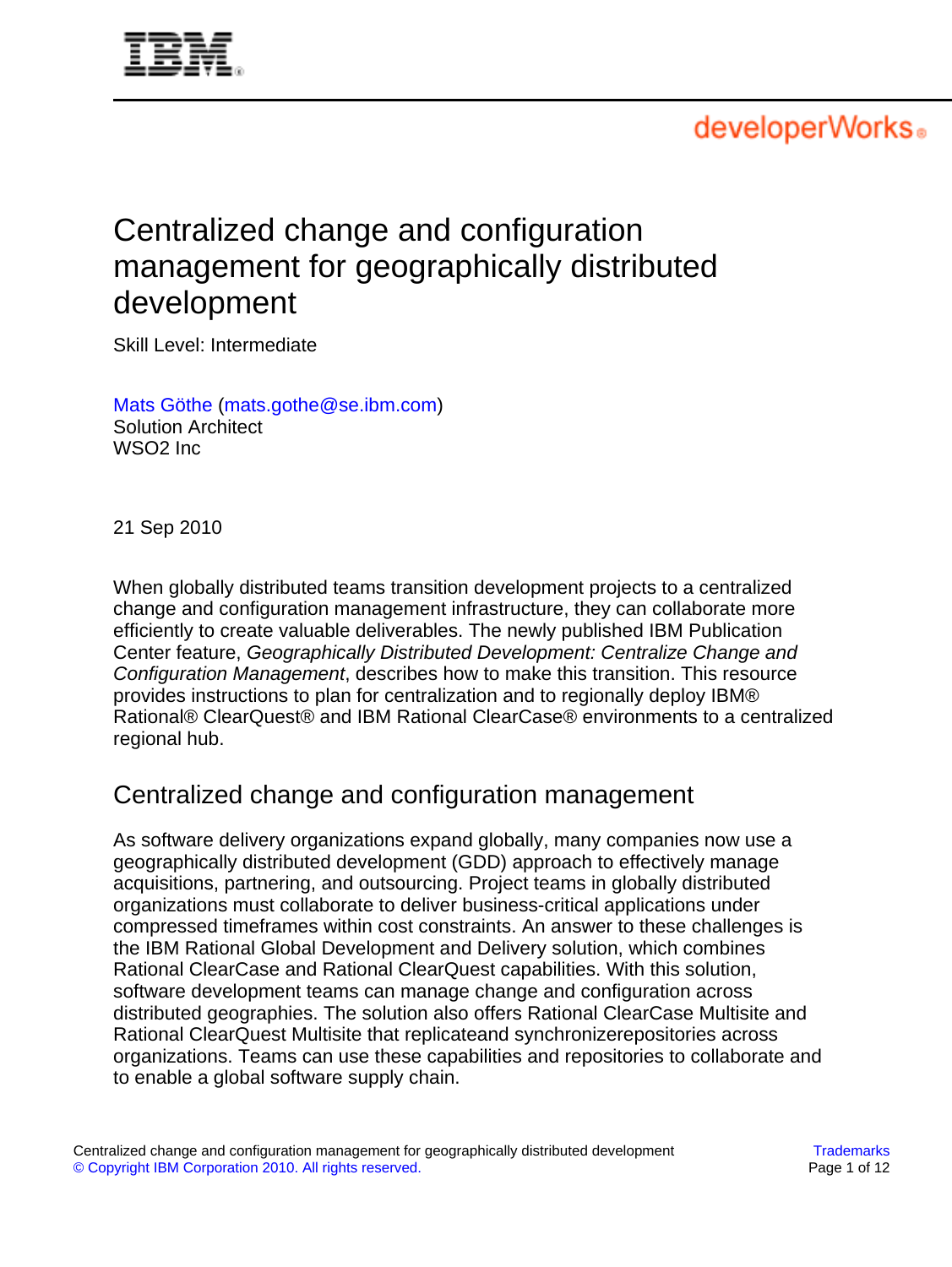Many project teams that practice GDD choose a development infrastructure topology by using ClearCase and ClearQuest to support and map their organizational structure and needs. The ClearCase and ClearQuest environments are deployed to all development sites by using ClearCase and ClearQuest Multisite. In addition, the development infrastructure often must contact development partners and service providers to enable sub-contracting or outsourcing processes. While this deployment pattern tightly integrates the development team and workflow, it increases the administration cost of a distributed development platform.

To address these issues, the tight mapping of the organizational distribution and the development infrastructure topology is separating. By centralizing the development infrastructure, organizations can rapidly respond to changing business needs and scale and source projects, while lowering the total cost of development. A centralized change and configuration management approach is not only more cost-effective, but also enforces consistent technology standards and best practices across the enterprise.

To learn more about this subject, see Geographically Distributed Development: Centralize Change and Configuration Management in the [IBM Publication Center](http://publib.boulder.ibm.com/infocenter/gddcccm/v1r0/index.jsp). That report provides planning guidance and instructions to centralize your change and configuration management tools for globally distributed teams. The report was written for organizations that use a ClearCase and ClearQuest distributed deployment platform and Multisite and that want to consolidate their infrastructure and administration by adopting centralized development services.

### Guidance for centralization: Adoption route scenario

The content in the Geographically Distributed Development: Centralize Change and Configuration Management information center is based on a methodology for scenario-based adoption routes. The methodology was developed by the IBM Advanced Scenario Lab. An *adoption route* is a prescriptive pattern that embodies the best practices to deploy a collection of products in a particular business context. Adoption routes are divided into phases that deploy a subset of proposed products so that value is delivered in each phase.

The adoption route for centralize change and configuration management provides a phased approach for migrating to ClearCase and ClearQuest repositories. The approach starts by moving to a regional hub and deprecating local servers. Then, new wide area network (WAN) clients are adopted by regional project teams. The approach also supports improving scalability at the regional hub by load balancing across the centralized change management servers.

## Centralized change and configuration management scenario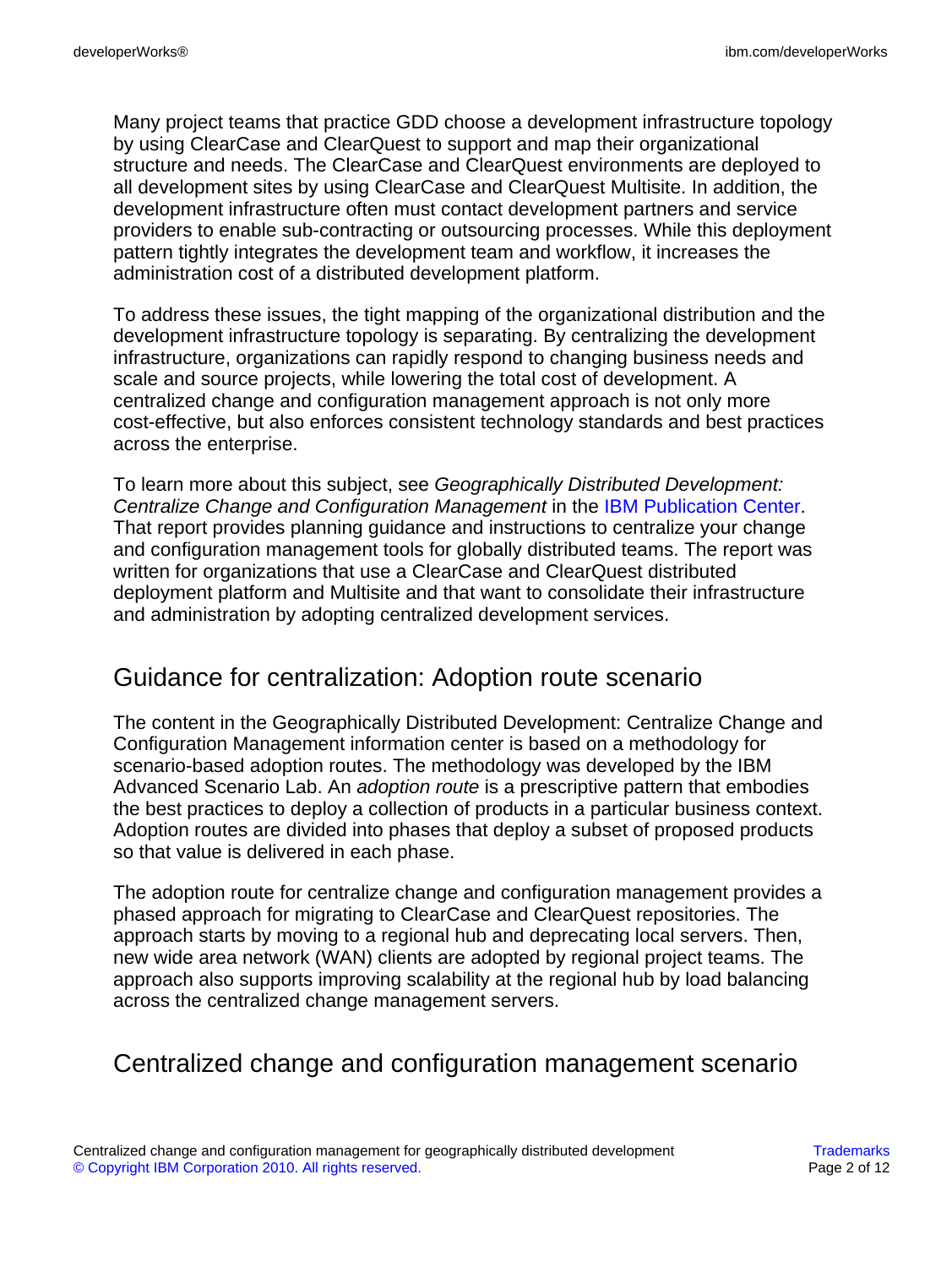The adoption route scenario starts from a generalized development infrastructure topology, that is, the As-Is topology. This As-Is topology has both the logical aspects of deployed tool integrations and the physical aspects of the server platform distribution.

The following general characteristics apply to the As-Is environment in the scenario:

- 1. Global development is performed at multiple, connected regional sites. The sites range in size from small regional sub-sites with a few development team members to large regional hub sites with a range of roles in the development and IT organization.
- 2. Some development projects span multiple sites, while others run locally at one site.



**Figure 1. The As-Is topology in the adoption route scenario**

In the As-Is topology, the development infrastructure is deployed as follows:

- 1. Regional teams at regional sites use ClearCase and ClearQuest, with clients and local replicas for development and delivery.
- 2. Regional sites synchronize their repositories to other regional sites based on project dependencies.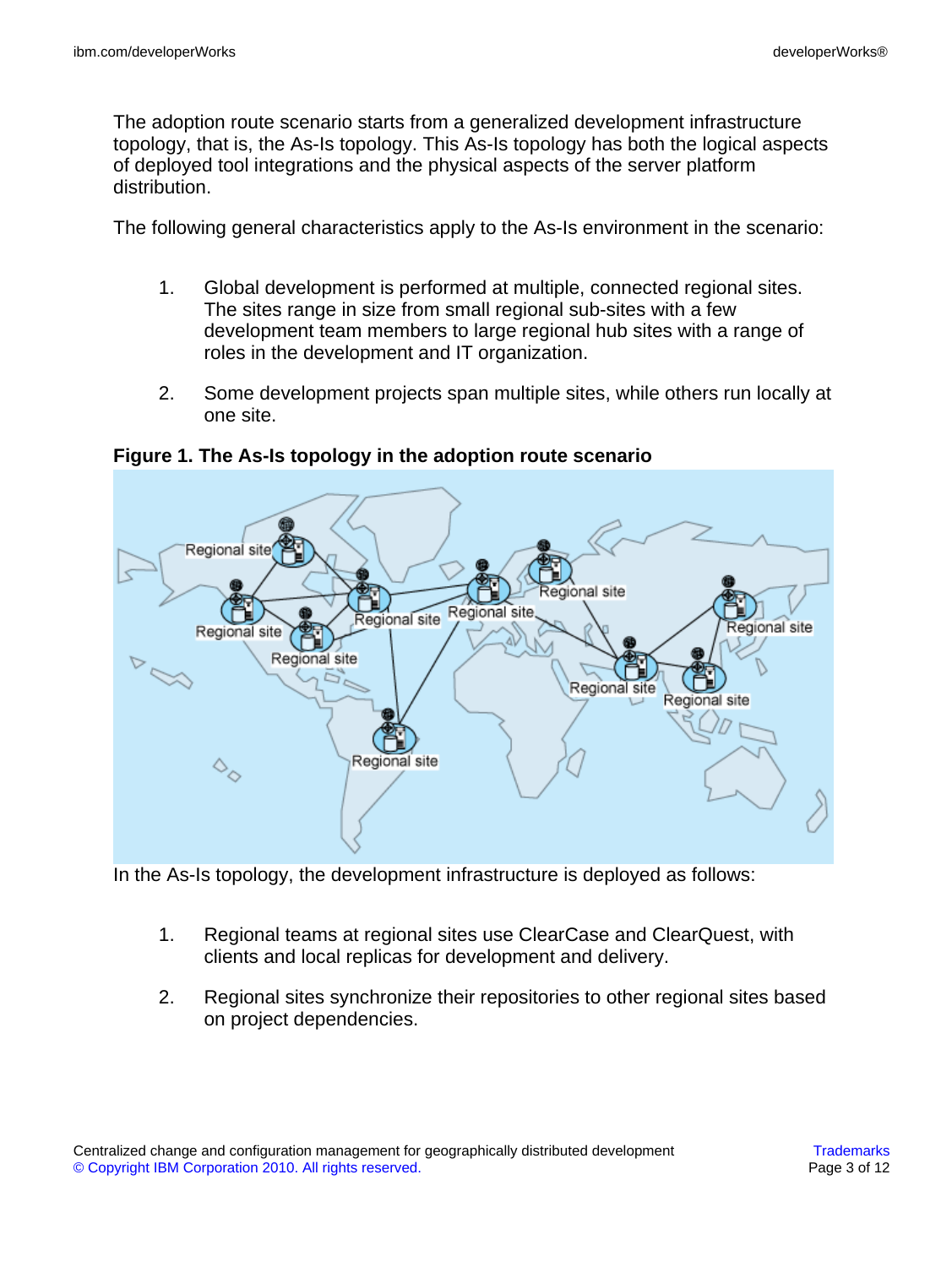

**Figure 2. The physical distribution and integrations in the As-Is topology**

The adoption route scenario prescribes three transition phases for your organization: the As-Is topology, the new To-Be centralized topology, and shared project workflows.

The To-Be topology has these characteristics:

- One or more regional sites form regional hubs. The number of regional hubs and regional sites that a regional hub services depends on the size and needs of the organization.
- Regional hubs serve regional sites with shared development services by using centralized repository servers and shared project roles. Repositories at regional sites are migrated to the regional hub.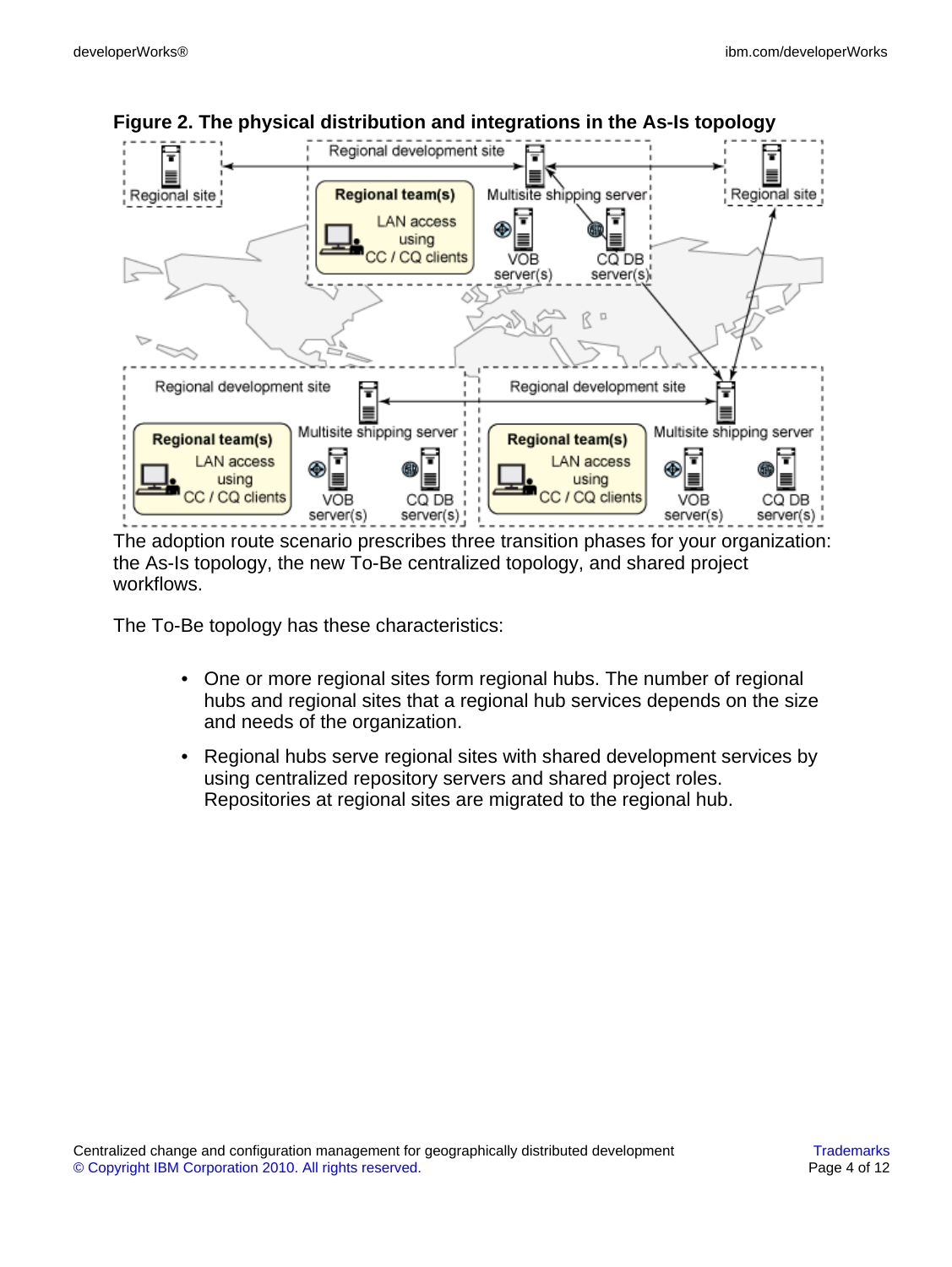



The development infrastructure in the To-Be topology has these characteristics:

- Regional teams at regional sites connect to regional hubs by using WAN or web clients. Team members, such as developers who need integrated ClearCase and ClearQuest workflows, use the ClearCase Remote Client. Roles that require simple ClearQuest access can use ClearQuest Web.
- Multiple change management servers connect remote users to the centralized ClearCase and ClearQuest repositories.
- Load balancing distributes network traffic and delivers scalability.
- Regional hubs are interconnected by using ClearCase and ClearQuest environment Multisite replication.

Figure 4 shows the new To-Be physical topology. In the figure, a centralized region has been established. The regional teams are composed of local team members (in orange) and contributors from the regional hub (in blue) for shared functions. The figure also shows that some regional teams, or projects, that stay on the existing distributed development infrastructure are not affected by centralization. Such teams can, when project schedules permit, proceed and adopt the centralized topology.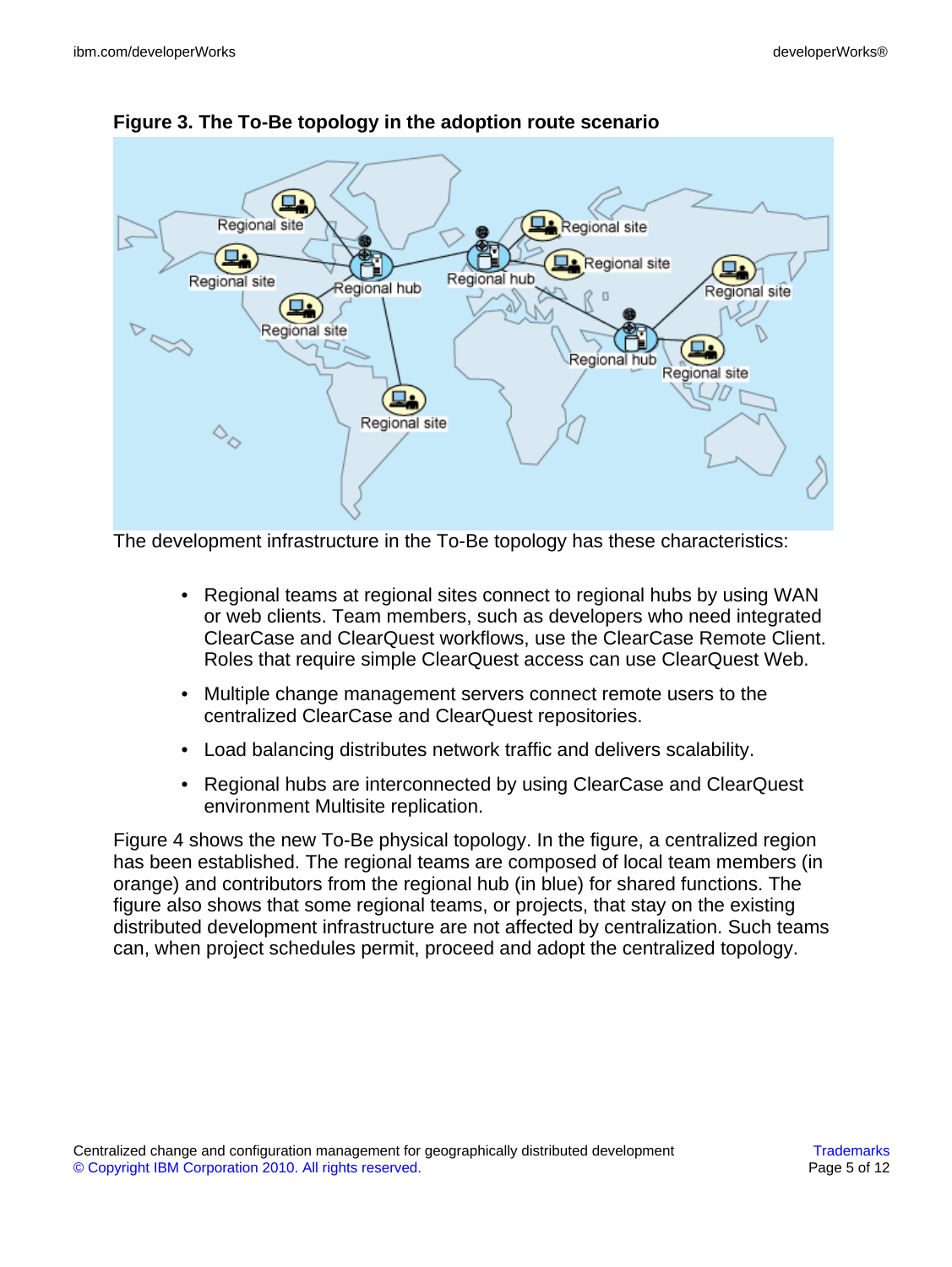



# Phases to adopt centralization

#### **The adoption route scenario for centralized change and configuration management has three major phases. In each phase, the benefits of centralizing business operations increase, so that value is added incrementally.**

In phase one, the organization plans and prepares to centralize. During this phase, regional hubs are selected. Regional hub sites must be able to support the increasing demands on IT and development infrastructure management, such as network load, access security, server capacity, and development project administration. In this phase, the centralized infrastructure is installed at the regional hub. In addition, the regional sites participating in the centralization area are identified. These sites will transition their local repositories to the regional hub and deprecate their local ClearCase and ClearQuest servers. Users at the regional site migrate from local area network (LAN) clients to WAN clients and access project assets at the regional hub. When regional teams are centralized, projects can share common roles and assets, such as tool and project administrators.

In phase two, the regional hub is upgraded to the latest development platform and change and change management tool versions. By making this upgrade, teams can utilize product improvements in WAN client capabilities and CM server performance and administration.

Phase three establishes scalability at the regional hub by providing load balancing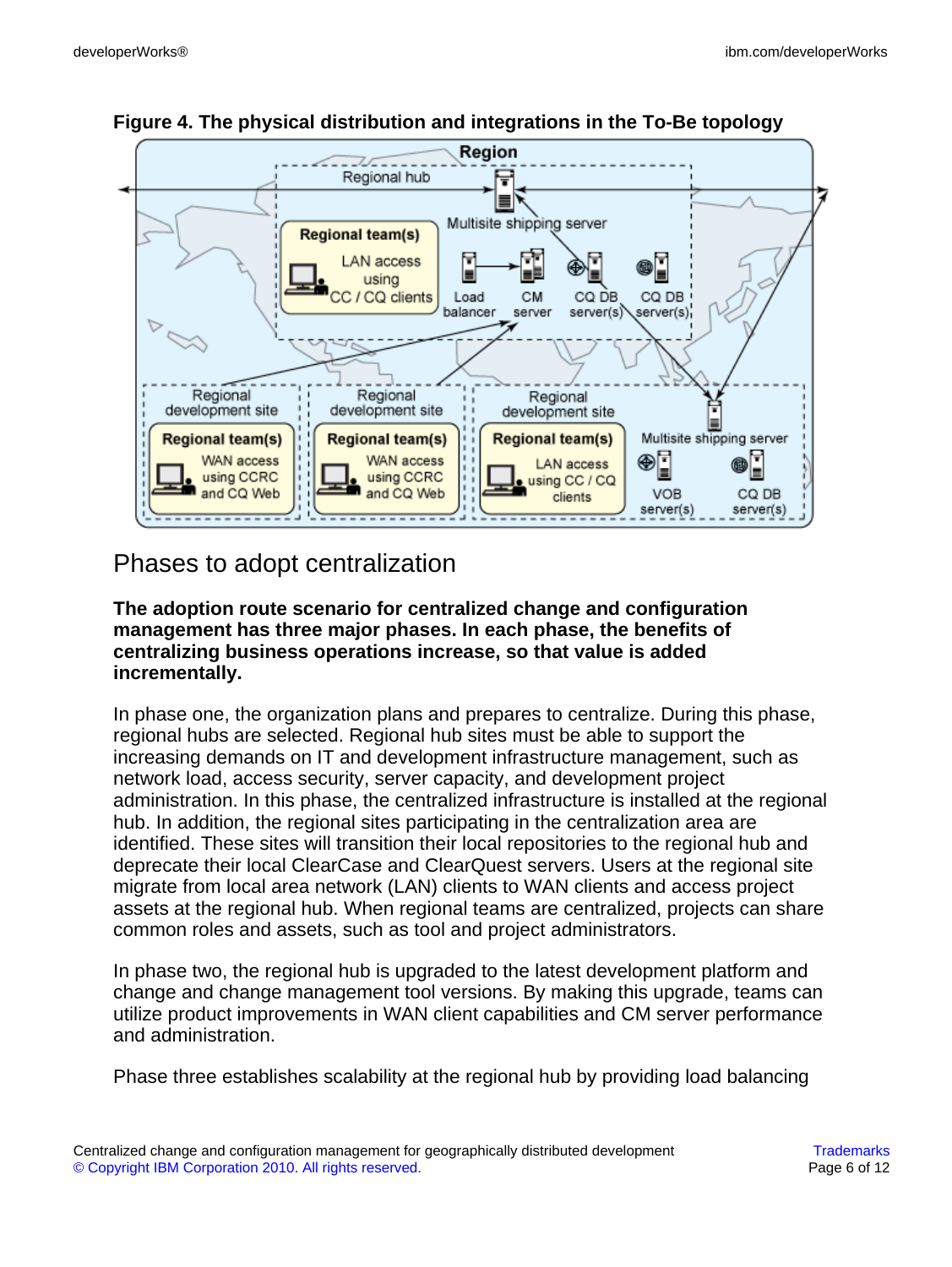capabilities for ClearCase and ClearQuest change management servers. The load balancing capabilities are provided by IBM WebSphere® Application Server Network Deployment. Supporting an increasing number of regional sites might also require more ClearCase and ClearQuest servers to be deployed in the centralize change and configuration management topology.

## The Geographically Distributed Development: Centralize Change and Configuration Management information center

The Geographically Distributed Development: Centralize Change and Configuration Management information center provides details about the centralize change and configuration management adoption route. The information center is organized in two parts: the solution planning guide and the development topology guide. The latter contains the three centralization adoption phases. You can access the information center online or in downloadable PDF files.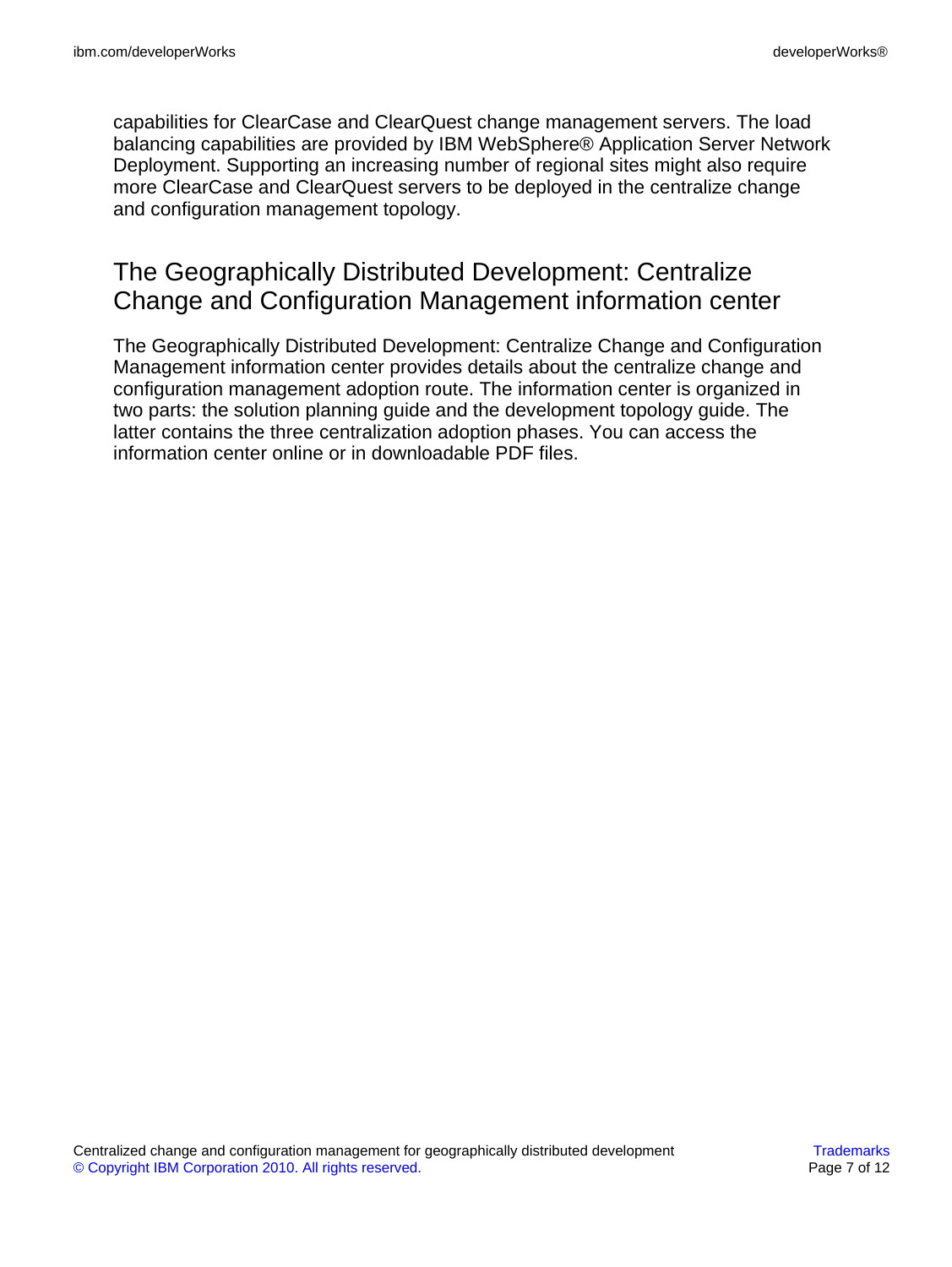**Figure 5. The Geographically Distributed Development: Centralize Change and Configuration Management information center provides instructions to adopt a centralized development infrastructure by using ClearCase and ClearQuest**



[Larger view of Figure 5.](figure_05.html)

The adoption route phases are presented in the information center in an instructional format, based on best tool deployment practices and linked to current best support practices with related product support tech notes. Each phase is organized by the activity and task performed on servers or clients in the regional hub or sites. Tasks are organized by machine, in the physical topology, and by tool in the logical topology. While the adoption route is composed as an end-to-end scenario, you can apply only phase one to achieve regional centralization, or re-apply phase one incrementally to centralize regional teams over time. For smaller regional hubs that use the IHS load balancing capability that is provided with ClearCase and ClearQuest phase three is optional.

The information center contains details about the phases. In phase one, the following centralization activities are performed: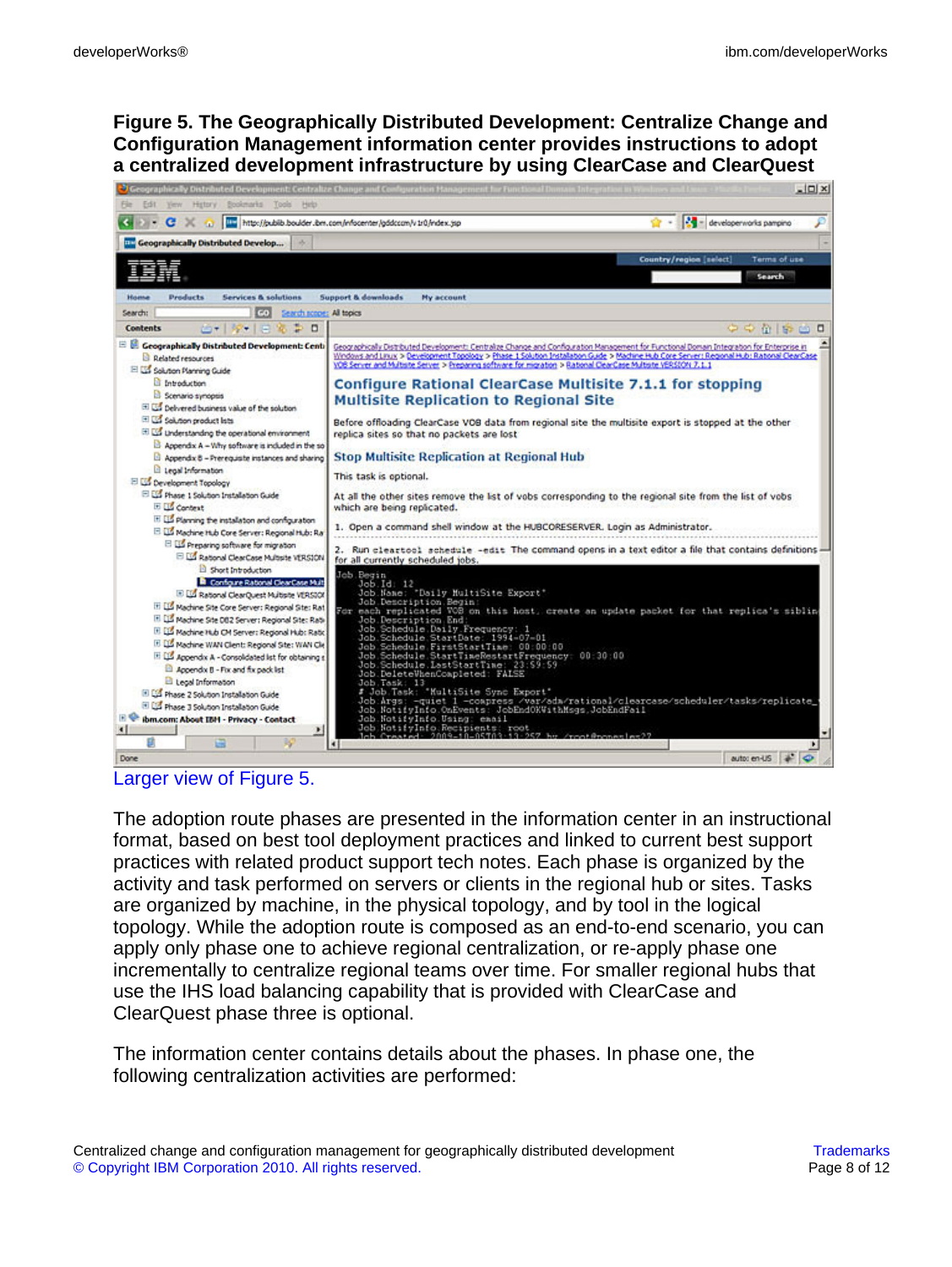- 1. **Prepare for centralization**: This activity involves centralization planning, creating a centralized installation manager repository for tool provisioning, and upgrading the change management servers at the regional hub.
- 2. **Centralize repositories**: This activity involves backing up repositories, migrating repositories to the regional hub, and stopping multisite replication to the regional site.
- 3. **Upgrade clients at regional sites**: This activity involves upgrading the client software that the project team uses. Also, the team migrates from dynamic views to web views.

In phase two, these administration activities are performed:

- 4. **Upgrade servers at the regional hub**: This activity involves uninstalling version 7.0.1 of the ClearCase and ClearQuest server and re-installing version 7.1.1.
- 5. **Upgrade client at the regional hub**: This activity involves uninstalling version 7.0.1 of the ClearCase and ClearQuest client and re-installing version 7.1.1.

In phase three, these administration activities are performed:

- 6. **Configure load balancing**: This activity involves installing the WebSphere Application Server Network Deployment version 7.0 and configuring the load balancing capability for the environment.
- 7. **Upgrade client configurations**: In this activity, the regional team changes the URL properties in ClearCase Remote Client and in ClearQuest Web to connect to the change management servers through the load balancer server.

## **Summary**

Many organizations work in a geographically distributed development environment. For global software development and delivery organizations, collaboration and team workflows are key to overcoming the barriers of distance and time-zones, conflicting in-house processes, knowledge- and work-transfer issues, and issues of project artifact ownership. Common processes, tools, and reporting are critical in overcoming these risks. Software development organizations must strive to improve project agility and achieve better cost containment. Such organizations can benefit greatly by using a centralized change and configuration management model for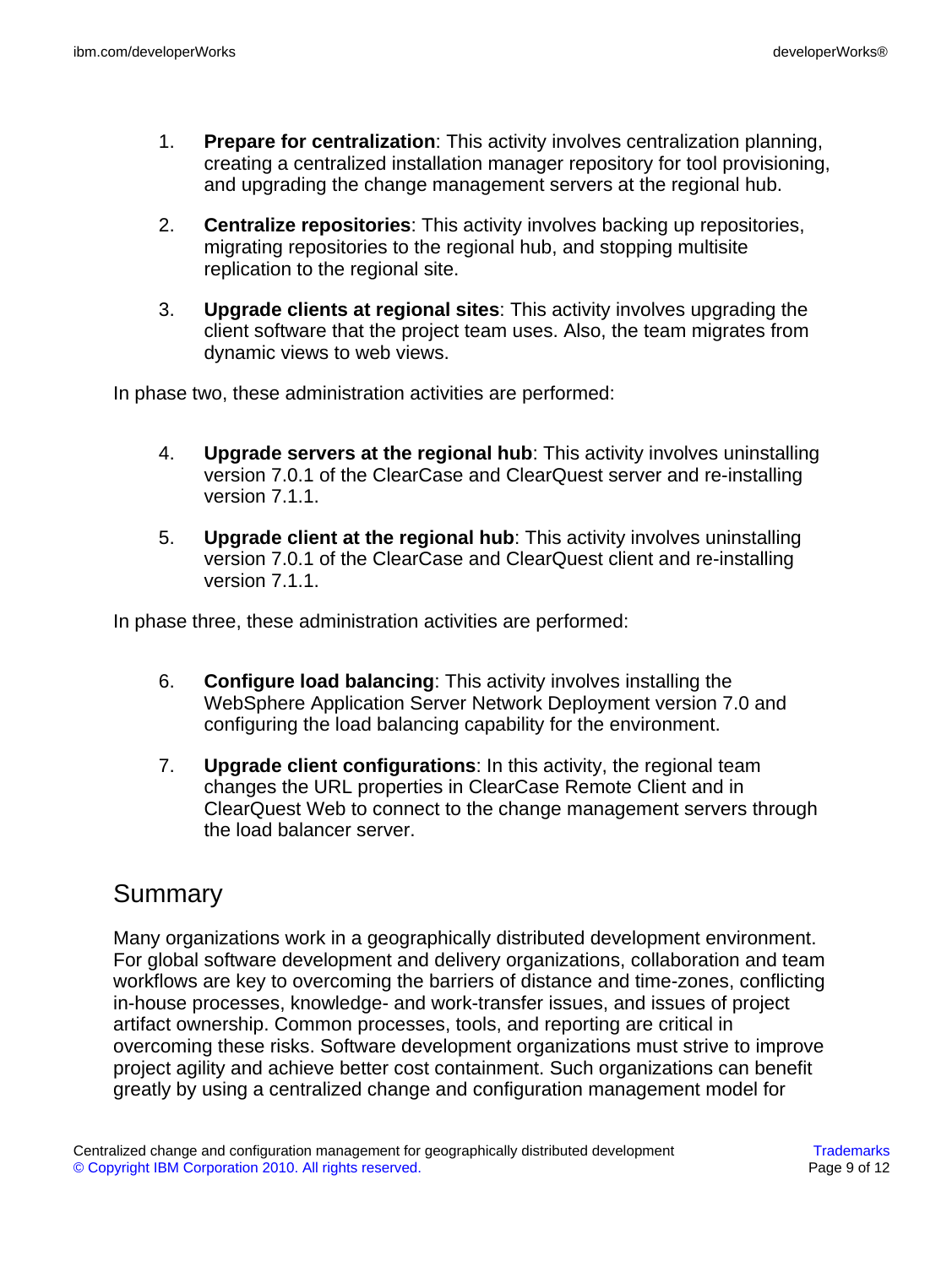#### GDD.

The Geographically Distributed Development: Centralize Change and Configuration Management information center provides guidance for regional teams that use ClearCase and ClearQuest to migrate to a centralized regional hub topology. With this strategy, organizations can reduce costs in tool administration and improve team productivity and response times to deliver global projects.

### Acknowledgements

Special thanks to the authors of the Geographically Distributed Development: Centralize Change and Configuration Management information center, and to the IBM Scenario Analysis lab. In alphabetical order: Vishal Anand, Sujeet Mishr, Alok Singh, Mahesh Sundaram, Kaylee Thomsen and Saurabh Tiwari.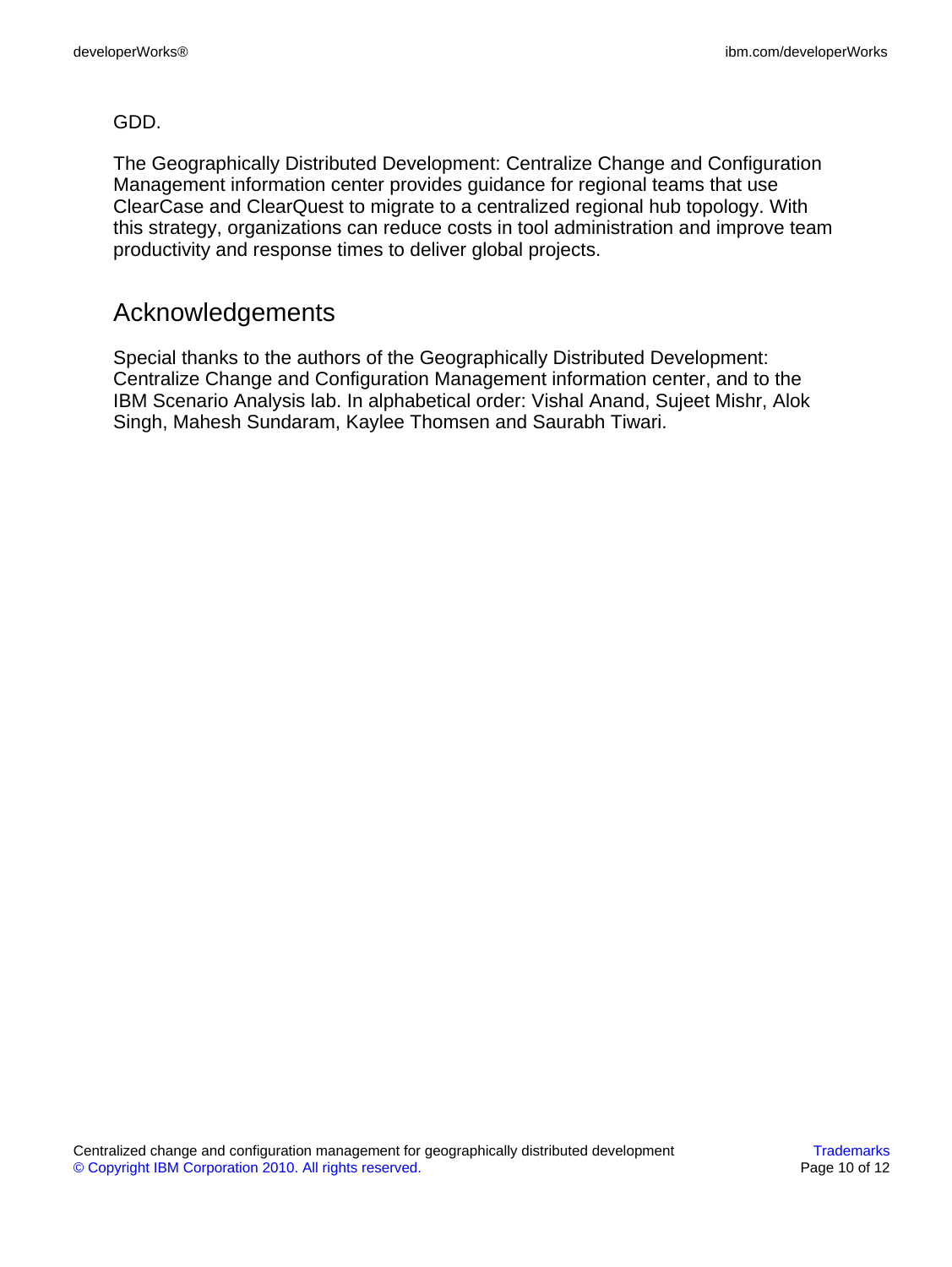# Resources

#### **Learn**

- [Geographically Distributed Development: Centralize Change and Configuration](http://publib.boulder.ibm.com/infocenter/gddcccm/v1r0/index.jsp) **[Management](http://publib.boulder.ibm.com/infocenter/gddcccm/v1r0/index.jsp)** in the IBM Publication Center.
- Check out these pieces of information on developerWorks, also related to centralization of change and configuration management processes.
	- Search the [IBM Support Portal](http://www-01.ibm.com/support/search.wss?q=gddcccm) for tech notes labeled with the gddcccm term.
	- Performance measures are published and updated in the [performance](http://www.ibm.com/developerworks/rational/performance/) [reports on Rational solutions](http://www.ibm.com/developerworks/rational/performance/) section on developerWorks.
- Learn about the product features and capabilities in the [Rational ClearCase](https://publib.boulder.ibm.com/infocenter/cchelp/v7r1m0/index.jsp) [7.1.1 Information Center,](https://publib.boulder.ibm.com/infocenter/cchelp/v7r1m0/index.jsp) [Rational ClearQuest 7.1.1 Information Center](https://publib.boulder.ibm.com/infocenter/cqhelp/v7r1m0/index.jsp), and [IBM Rational ClearCase Remote Client 7.1.1 Information Center](https://publib.boulder.ibm.com/infocenter/cchelp/v7r1m0/topic/com.ibm.rational.clearcase.help.ic.doc/helpindex_ccrc.htm)
- See the [Rational ClearCase product page](http://www.ibm.com/developerworks/rational/products/clearcase/) for technical information and other resources for developers.
- Visit the [Rational ClearCase area on developerWorks](http://www.ibm.com/developerworks/rational/products/clearcase) for articles and tutorials.
- Find answers to terminology questions in the [ClearCase Glossary](http://www.ibm.com/developerworks/rational/library/08/0129_clearcase_glossary/activity.html).
- Learn more in the [IBM Rational ClearQuest Information Center](http://www-01.ibm.com/software/awdtools/clearquest/), and explore the [Change and release management library.](http://www-01.ibm.com/software/rational/offerings/crm/library.html)
- Browse the [Rational ClearQuest developerWorks page](https://www.ibm.com/developerworks/rational/products/clearquest/) or the [Rational](https://www.ibm.com/developerworks/rational/products/clearcase/) [ClearCase developerWorks page](https://www.ibm.com/developerworks/rational/products/clearcase/) for links to technical articles and many related resources.
- Learn about other applications in the [IBM Rational Software Delivery Platform,](http://www.ibm.com/software/info/developer/index.html) including collaboration tools for parallel development and geographically dispersed teams, plus specialized software for architecture management, asset management, change and release management, integrated requirements management, process and portfolio management, and quality management.
- Find product manuals, installation guides, and other documentation in the [IBM](http://www.ibm.com/software/rational/support/documentation/) [Rational Online Documentation Center.](http://www.ibm.com/software/rational/support/documentation/)
- Visit the [Rational software area on developerWorks](http://www.ibm.com/developerworks/rational) for technical resources and best practices for Rational Software Delivery Platform products.
- Explore [Rational computer-based, web-based, and instructor-led online](http://www.ibm.com/training/us/catalog/rational) courses. Hone your skills and learn more about Rational tools with these courses, which range from introductory to advanced. The courses on this catalog are available for purchase through computer-based training or